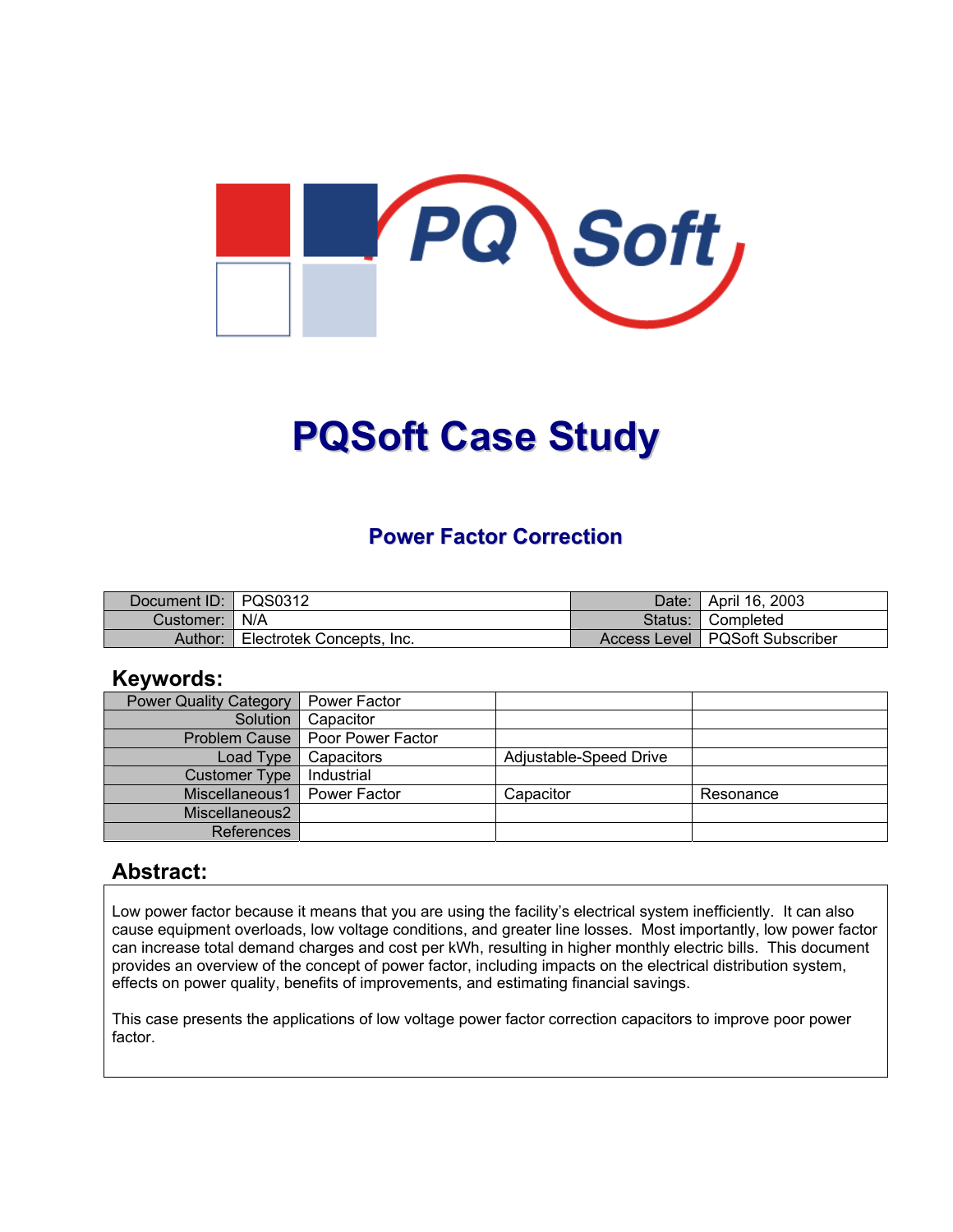# <span id="page-1-0"></span>**TABLE OF CONTENTS**

# **LIST OF FIGURES**

# **LIST OF TABLES**

# **RELATED STANDARDS**

IEEE Standard 1036-1992

# **GLOSSARY AND ACRONYMS**

| ASD        | Adjustable-Speed Drive           |  |
|------------|----------------------------------|--|
| CF         | <b>Crest Factor</b>              |  |
| <b>DPF</b> | Displacement Power Factor        |  |
| <b>PWM</b> | <b>Pulse Width Modulation</b>    |  |
| <b>THD</b> | <b>Total Harmonic Distortion</b> |  |
| <b>TPF</b> | <b>True Power Factor</b>         |  |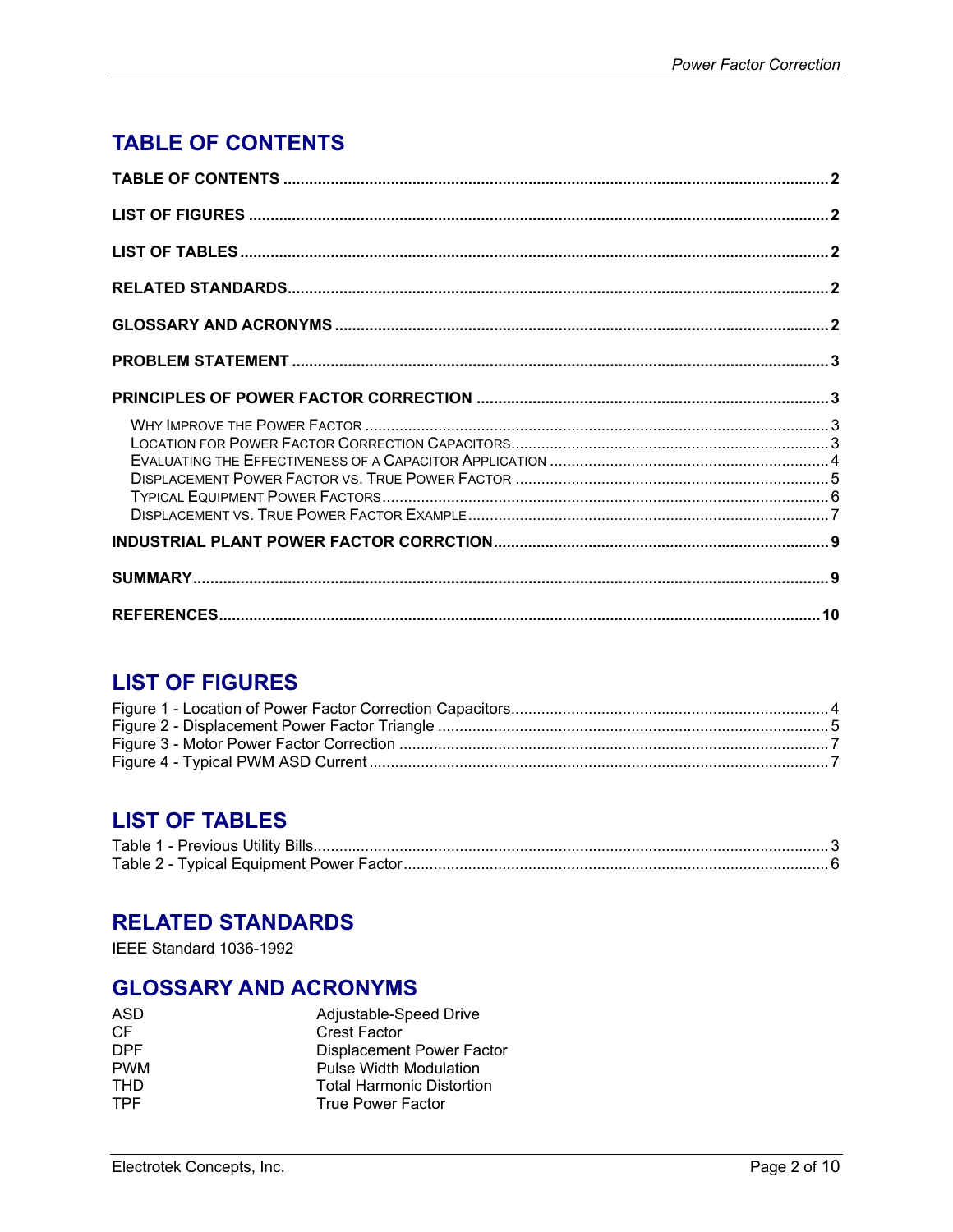# <span id="page-2-0"></span>**PROBLEM STATEMENT**

A large plastics plant is paying a significant power factor penalty each month. The utility has informed the plant that correcting the overall plant power factor to 95% will eliminate the penalty.

A summary of previous utility bills is provided in [Table](#page-2-1) 1.

| <b>Month</b> | <b>kVA</b> | kW   | kVAr | <b>Power Factor</b> |
|--------------|------------|------|------|---------------------|
| Feb 1991     | 5880       | 4080 | 4234 | 0.694               |
| Mar 1991     | 5700       | 3900 | 4157 | 0.684               |
| etc.         |            |      |      |                     |
| Dec 1991     | 6120       | 4200 | 4451 | 0.686               |
| etc.         |            |      |      |                     |
| Average      | 6079       | 4185 | 4408 | 0.689               |

#### <span id="page-2-1"></span>**Table 1 - Previous Utility Bills**

# **PRINCIPLES OF POWER FACTOR CORRECTION**

#### *Why Improve the Power Factor*

The application of power factor correction capacitors is generally motivated by the desire to save money. Most often, this is a direct response to utility power factor penalties. However, there are several other reasons that a customer might decide to apply power factor correction capacitors.

- Reduce electric utility bill
- Release system capacity
- Reduce current, (allowing additional load to be served)
- − Reduce I<sup>2</sup>R losses
- − Voltage control

While power factor correction alone is not a harmonic concern, it is nevertheless important to understand the relationship between capacitors and harmonic related problems.

#### *Location for Power Factor Correction Capacitors*

The benefits realized by installing power factor correction capacitors include the reduction of reactive power flow on the system. Therefore, for best results, power factor correction should be located as close to the load as possible. However, this may not be the most economical solution or event the best engineering solution, due to the interaction of harmonics and capacitors. Refer to [Figure 1](#page-3-1) for a oneline representation of possible placement options for power factor correction capacitors.

Often capacitors will be installed with large induction motors (C3). This allows the capacitor and motor to be switched as a unit. Large plants with extensive distribution systems often install capacitors at the primary voltage bus (C1) when utility billing encourages power factor correction. Many times however, power factor correction and harmonic distortion reduction must be accomplished with the same equipment. Location of larger harmonic filters on the distribution bus (C2) provides the required compensation and a low impedance path for harmonic currents to flow.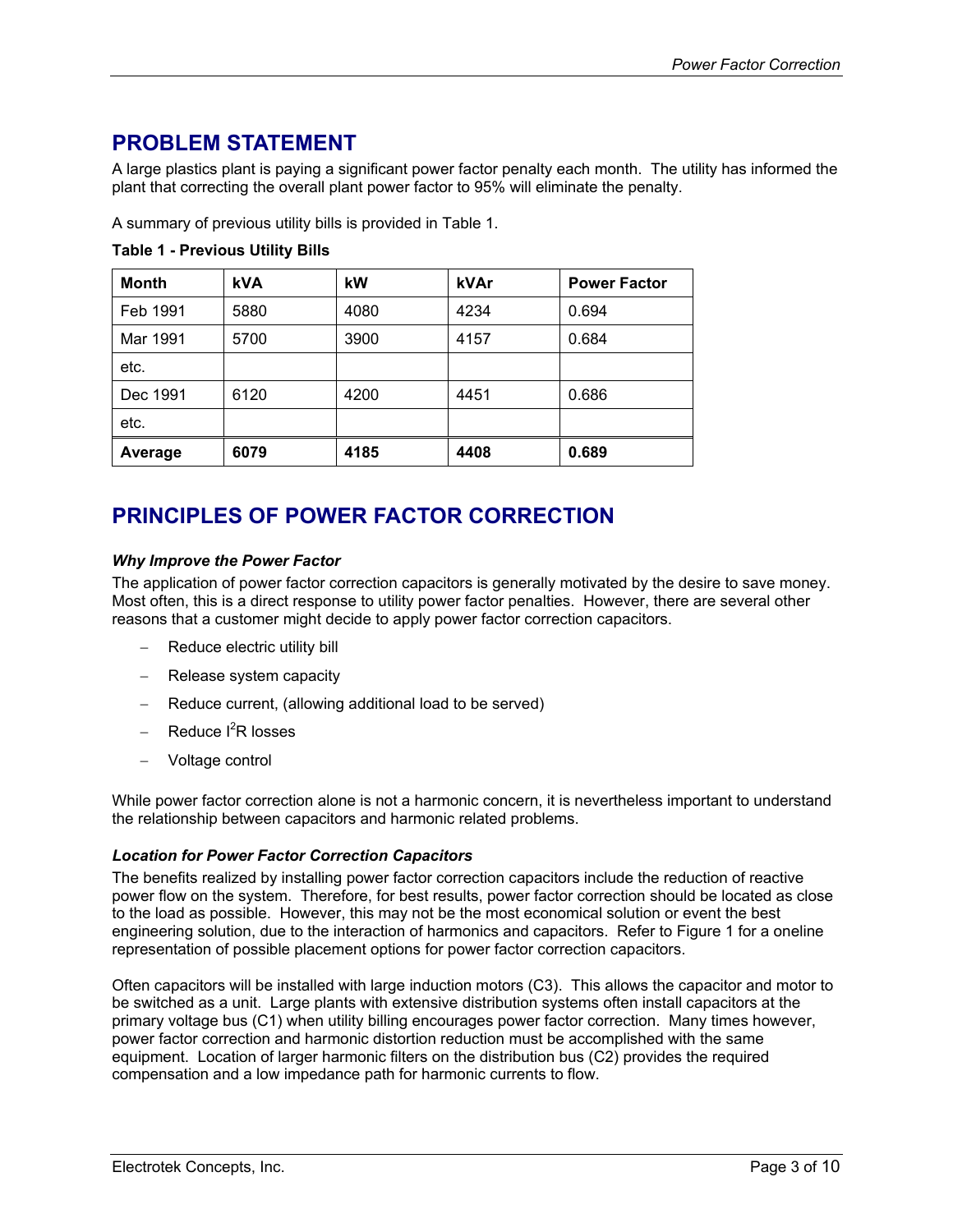<span id="page-3-1"></span><span id="page-3-0"></span>

**Figure 1 - Location of Power Factor Correction Capacitors**

#### *Evaluating the Effectiveness of a Capacitor Application*

Several simple equations can be used to determine the effectiveness of power factor correction. The voltage improvement realized with the installation of capacitors is determined from:

$$
\% \Delta V = \frac{kVAr_{cap} * Z_{tx(\%)}}{kVA_{tx}}
$$

where:

Although capacitors raise a circuit's voltage, it is rarely economical to apply them in industrial plants for that reason alone. The reduction in power system losses is determined from:

$$
\text{\%loss}_{\text{reduction}} = 100 * \left[1 - \left(\frac{\text{PF}_{\text{original}}}{\text{PF}_{\text{corrected}}}\right)^2\right]
$$

where:

[2]

[1]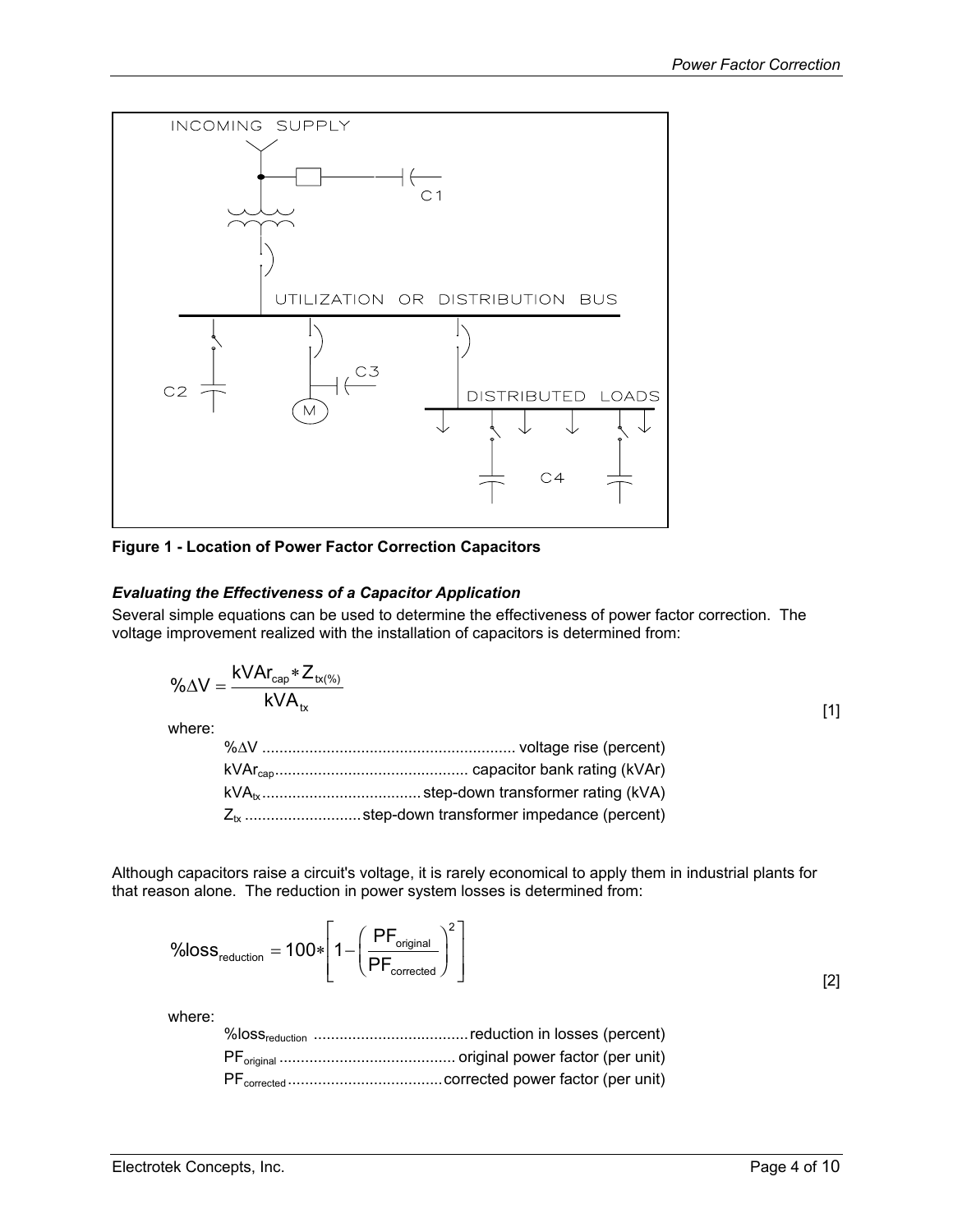<span id="page-4-0"></span>Financial return from conductor loss reduction alone is seldom sufficient to justify the installation of capacitors. It is an added benefit, especially in older plants with long distribution feeders. The optimum location of the power factor correction capacitors can be determined from a load flow analysis. However, it is important to remember that harmonic considerations are often more important than correction. Finally, the percent line current reduction can be approximated from:

$$
\% \Delta I = 100 * \left[ 1 - \left( \frac{\cos \theta_{\text{before}}}{\cos \theta_{\text{after}}} \right) \right]
$$

[3]

[4]

where:

#### *Displacement Power Factor vs. True Power Factor*

The traditional method of power factor correction, both on the power system and within customer facilities has been the applications of shunt capacitor banks. This is based on the fact that most loads on the system draw a lagging current (partially inductive) at the fundamental frequency. Capacitors draw a leading current at the fundamental frequency and, therefore, can compensate for the current drawn by inductive loads (motors are the most important).

These characteristics of leading and lagging current are based on the assumption that loads on the system have linear voltage-current characteristics and that harmonic distortion of the voltage and current is not significant. With these assumptions, the power factor is equal to the displacement power factor (DPF). Calculation of the displacement power factor is completed using the traditional power factor triangle, and is summarized with the following relationship (shown in [Figure](#page-4-1) 2):

$$
DPF = \cos \theta = \frac{kW}{kVA}
$$

<span id="page-4-1"></span>kVAr (react ive power) kW(act ive power) kVA (apparent power) θ

**Figure 2 - Displacement Power Factor Triangle** 

Harmonic distortion in the voltage and/or current caused by nonlinear loads on the system changes the way power factor must be calculated. True power factor (TPF) is defined as the ratio of real power to the total volt-amperes in the circuit.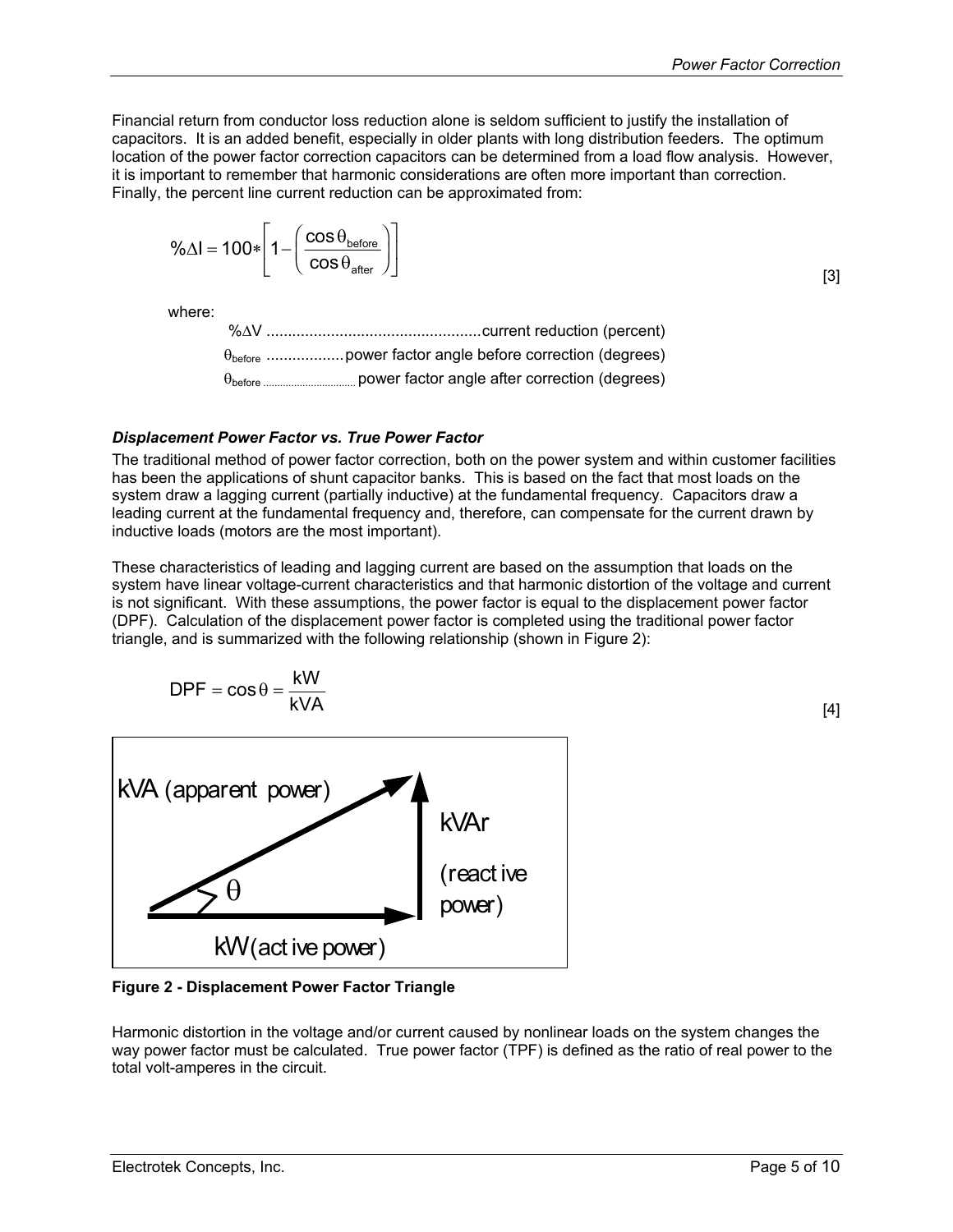<span id="page-5-0"></span>
$$
\text{TPF} = \frac{\text{Power}_{\text{real}}}{\text{Voltamperes}_{\text{total}}} = \frac{P}{V_{\text{rms}} * I_{\text{rms}}}
$$

This is a measure of the efficiency with which the real power is being used. Since capacitors only provide reactive power (VArs) at the fundamental frequency, they cannot correct true power factor when there are harmonics present. In fact, capacitors can make true power factor worse by creating resonance conditions which magnify the harmonic distortion in the voltage and current.

Adjustable-speed drives (ASDs) using pulse-width modulation (PWM) technology are a particularly important example of the difference between true power factor and displacement power factor. These drives use a diode bridge rectifier to convert the ac power to dc. As a result, these drives have a displacement power factor very close to unity. However, the harmonic distortion of the input current can be very high. This low true power factor cannot be improved with capacitors. Harmonic filtering is the most common way of improving power factor for this type of load.

Displacement power factor is still very important to most industrial customers because utility billing for power factor penalties is almost universally based on displacement power factor. Metering used to measure power factor is based on VAr meters that are only responsive to the fundamental frequency components of the voltage and current. Therefore, utilities do not currently penalize customers for the inefficiencies introduced by harmonics in their loads.

#### *Typical Equipment Power Factors*

The typical displacement power factor for individual equipment types is summarized in [Table 2.](#page-5-1)

| <b>Equipment Description</b>      | <b>Typical Displacement Power</b><br>Factor (%) |  |
|-----------------------------------|-------------------------------------------------|--|
| IInduction Motors                 | 70-80                                           |  |
| Diode Rectifiers (small ASDs)     | 95-98                                           |  |
| <b>Fluorescent Lighting</b>       |                                                 |  |
| Standard Ballast (also HID)       | 70                                              |  |
| Electronic Ballast                | 90                                              |  |
| <b>Phase Controlled Rectifier</b> | 40-90                                           |  |
| (dc & large ac drives)            |                                                 |  |
| Arc Furnaces                      | 75-90                                           |  |
| Arc Welding                       | 35-60                                           |  |
| Resistance Welding                | 40-60                                           |  |

#### <span id="page-5-1"></span>**Table 2 - Typical Equipment Power Factor**

Electrotek Concepts, Inc. Page 6 of 10

[5]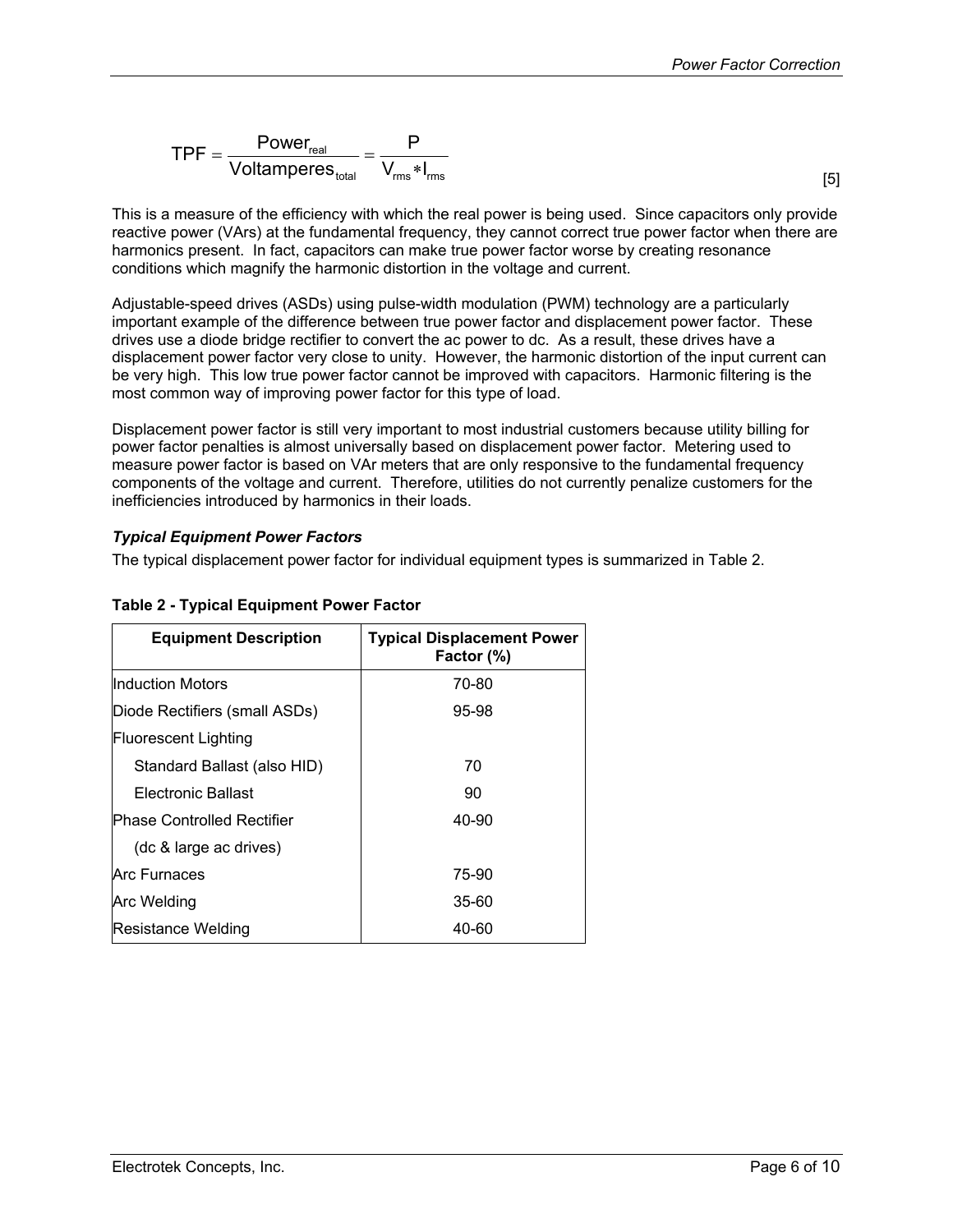#### <span id="page-6-0"></span>*Motor Power Factor Correction Example*

The following example illustrates the correction of a 500 HP induction motor with an assumed power factor of 85%. The customer desires correction to 95%. The assumption of HP = kVA is used to determine the following:



**Figure 3 - Motor Power Factor Correction** 

$$
kVAr_{required} = (kW)*(tan\theta_1 - tan\theta_2)
$$
 [6]

$$
kVAr_{\text{required}} = (425)*(\tan 31.8 - \tan 18.1) \approx 125kVAr
$$

where:

Original power factor angle =  $\cos^{-1}(0.85) = 31.8^\circ$ Desired power factor angle =  $\cos^{-1}(0.95)$  = 18.1°

#### *Displacement vs. True Power Factor Example*

The impact of harmonic distortion on power factor is illustrated using the PWM ASD current waveform shown in [Figure 4.](#page-6-1)

<span id="page-6-1"></span>

**Figure 4 - Typical PWM ASD Current**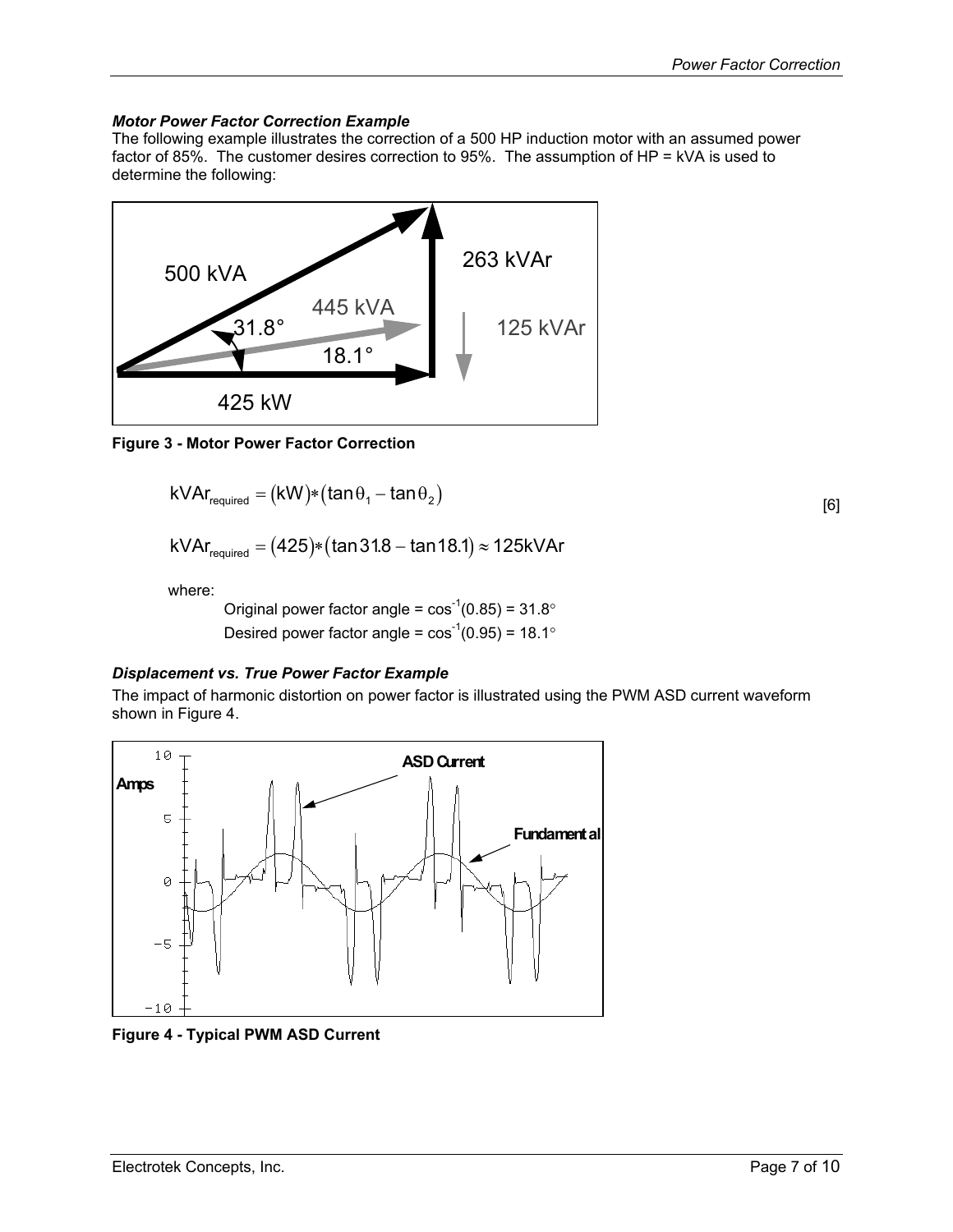The rms current, for the drive waveform, is determined from the following equation:

$$
I_{rms} = \sqrt{\sum_{h=1}^{\infty} I_h^2} = \sqrt{I_1^2 + I_2^2 + I_3^2 + ...}
$$
\n
$$
I_{rms} = \sqrt{\sum_{h=1}^{\infty} I_h^2} = \sqrt{1.63^2 + 1.50^2 + 1.30^2 + 0.94^2 + 0.78^2 + 0.42^2 + ...} = 2.913 \text{ amps}
$$
\n
$$
(7)
$$

*Note: Harmonic spectrum data obtained from Fast Fourier Transform (FFT) on measured waveform*

The total harmonic distortion (THD), and crest factor (CF) for the current waveform are determined from:

$$
THD = \frac{\sqrt{I_2^2 + I_3^2 + I_4^2 + I_5^2 + \dots}}{I_1}
$$
 [8]

$$
THD = \frac{2.414}{1.630} = 1.48 = 148\%
$$

$$
CF = \frac{I_{\text{peak}}}{I_{\text{rms}}}
$$
  
CF =  $\frac{8.0}{2.913}$  = 2.746 [9]

*Note: Ipk obtained from measurement data. Note: Crest Factor for a single-frequency sinusoidal wave (no distortion) is 1.412*

For the drive current illustrated, it is assumed that the fundamental components of the current and voltage are in phase - displacement power factor = 100%. Actual values for waveforms of this type range from 95-98%. If we assume that the voltage distortion is negligible, the real power consumed is:

$$
P = V_1 * I_1 * cos \theta = (480V)(1.63A)(1.0) = 782.4W
$$

The true power factor can then be determined from:

$$
TPF = \frac{P}{V_{\text{rms}} * I_{\text{rms}}} = \frac{782.4 \text{W}}{(480 \text{V})(2.913 \text{A})} = 0.56 = 56\%
$$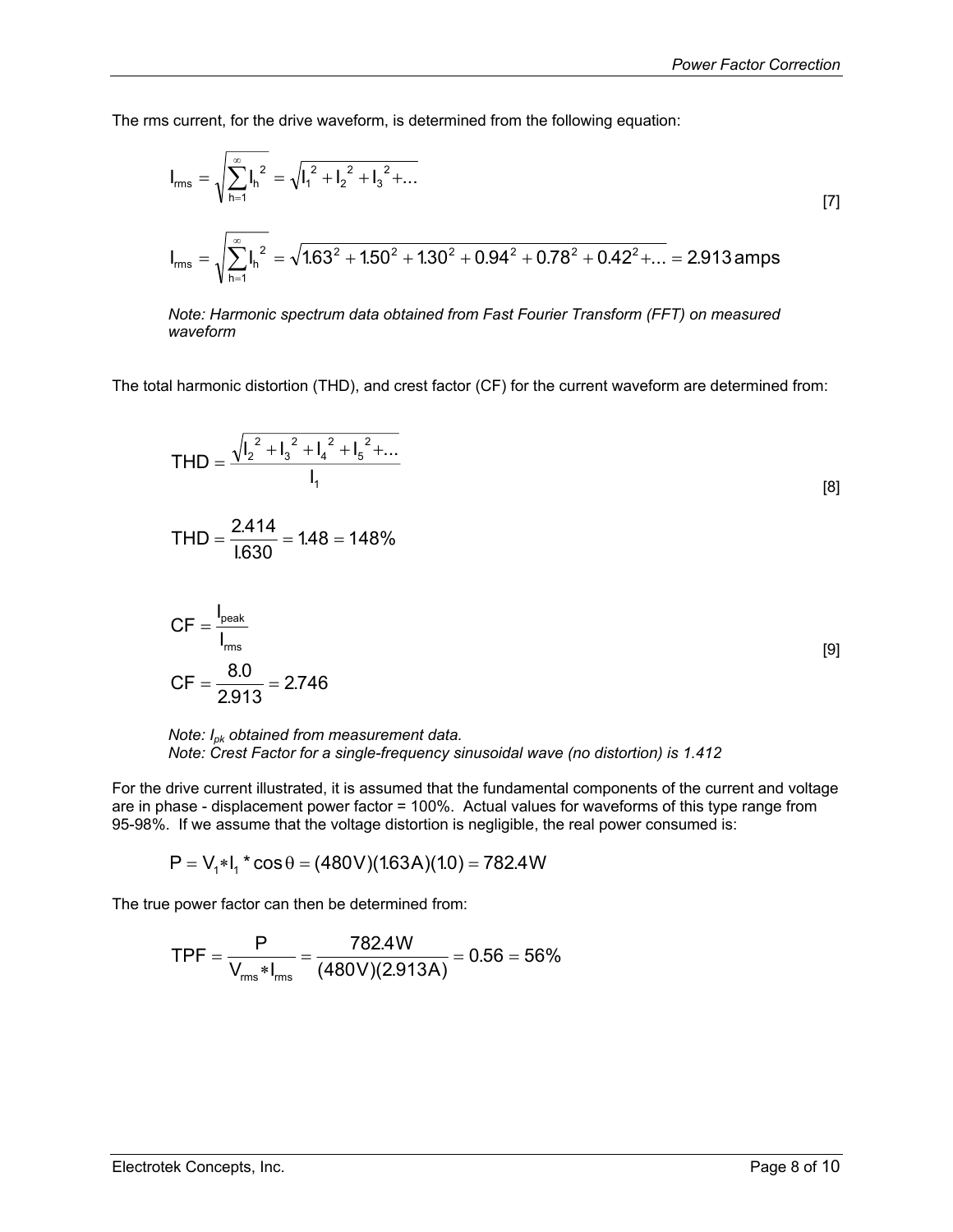# <span id="page-8-0"></span>**INDUSTRIAL PLANT POWER FACTOR CORRCTION**

Recalling, from [Table 1,](#page-2-1) the plant's previous utility bills. The average power factor is corrected to 95% using the following method:

| <b>Month</b> | <b>kVA</b> | kW   | kVAr | <b>Power Factor</b> |
|--------------|------------|------|------|---------------------|
| Feb 1991     | 5880       | 4080 | 4234 | 0.694               |
| Mar 1991     | 5700       | 3900 | 4157 | 0.684               |
| etc.         |            |      |      |                     |
| Dec 1991     | 6120       | 4200 | 4451 | 0.686               |
| etc.         |            |      |      |                     |
| Average      | 6079       | 4185 | 4408 | 0.689               |

 $kVAr_{recuired} = (kW)*(tan\theta_1 - tan\theta_2)$ 

$$
kVAr_{\text{required}} = (4185)*(\tan 46.4 - \tan 18.1) \approx 3000kVAr
$$

where:

$$
\theta_1 = \cos^{-1}\left(\frac{4185}{6079}\right) = 46.4^{\circ}
$$

$$
\theta_2 = \cos^{-1}(0.95) = 18.1^{\circ}
$$

After the installation of 3000kVAr of power factor correction, the average load is:

# **SUMMARY**

Power factor is a measurement of how efficiently a facility uses electrical energy. A high power factor means that electrical power is being utilized effectively, while a low power factor indicates poor utilization of electric power. Low power factor can cause equipment overloads, low voltage conditions, and greater line losses. Most importantly, low power factor can increase total demand charges and cost per kWh, resulting in higher monthly electric bills.

Low power factor is generally solved by adding power factor correction capacitors to a facility's electrical distribution system. Power factor correction capacitors supply the necessary reactive portion of power (kVAr) for inductive devices. The principle benefit is lower monthly electric bills.